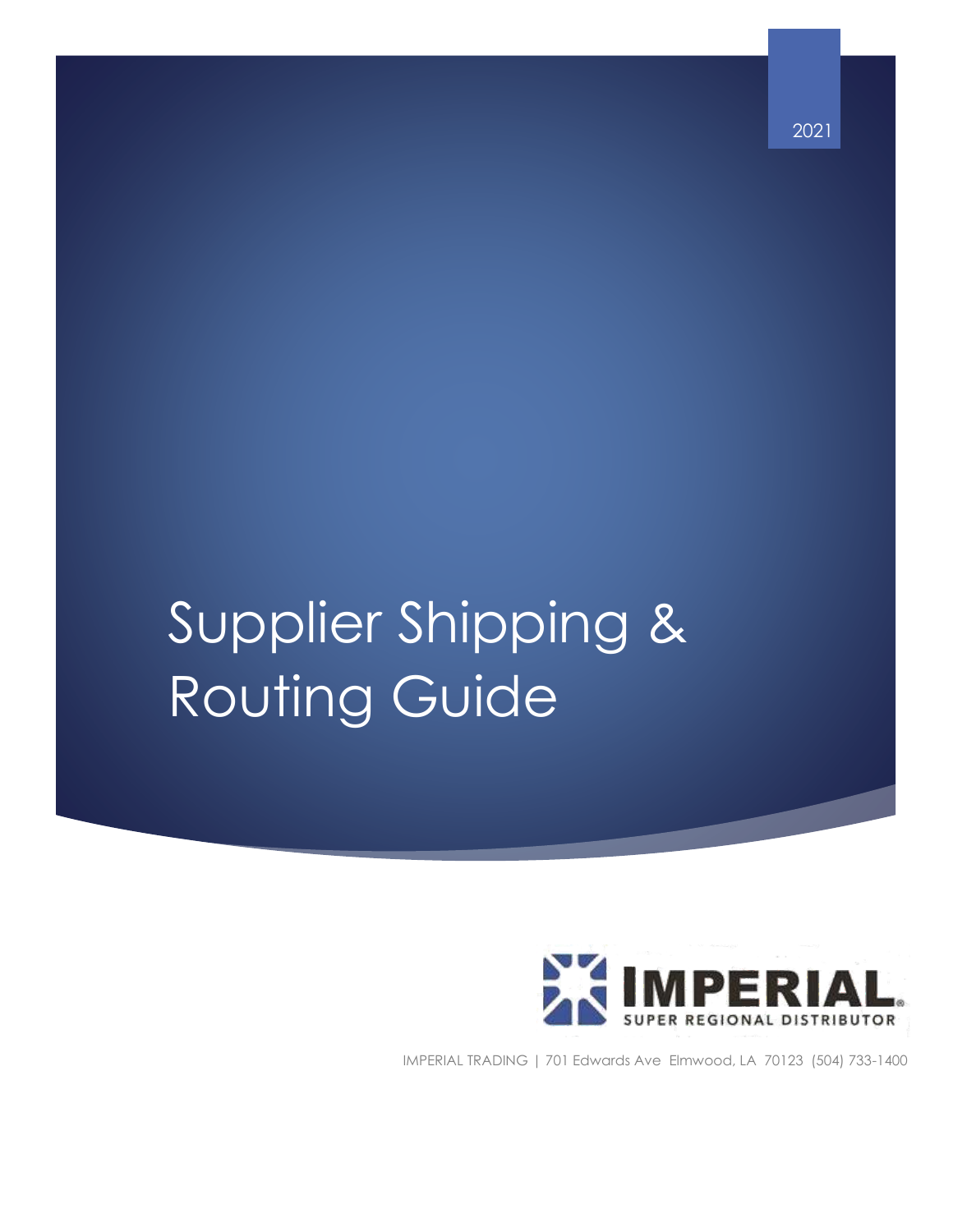# OUR DISTRIBUTION CENTERS



#### **Imperial Trading**

701 Edwards Ave Elmwood, LA 70123 (504) 733-1400

908 West Ave Cedartown, GA 30125 (770) 748-2941

604 Carter Ave New Albany, MS 38652 (662) 538-7080

4801 Viking Dr Bossier City, LA 71111 (318) 747-0700



#### **S. Abraham and Sons**

1

4001 Three Mile Road Walker, MI 49544 (616) 453-6358

6579 West 350 North Suite E, Building 103 Greenfield IN 46140 (317) 891-7752

#### **Questions or Comments?**

Please contact our Supply Chain Department at (616) 453-6358 extension 6543 or via email at Supplychain@Imperialtrading.com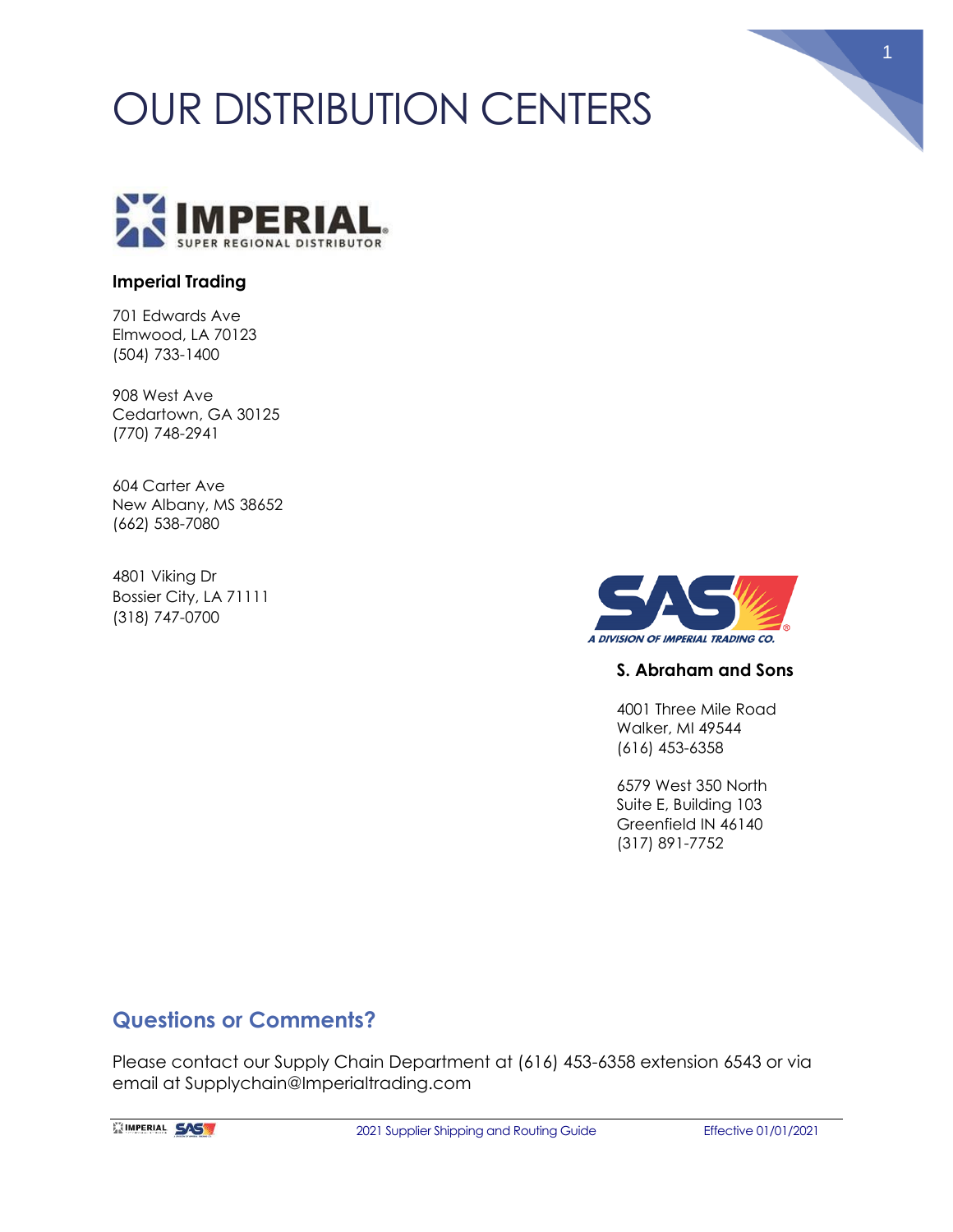# **Table of Contents**

**AVOID PENALTIES READ THE GUIDE** 



 $\overline{2}$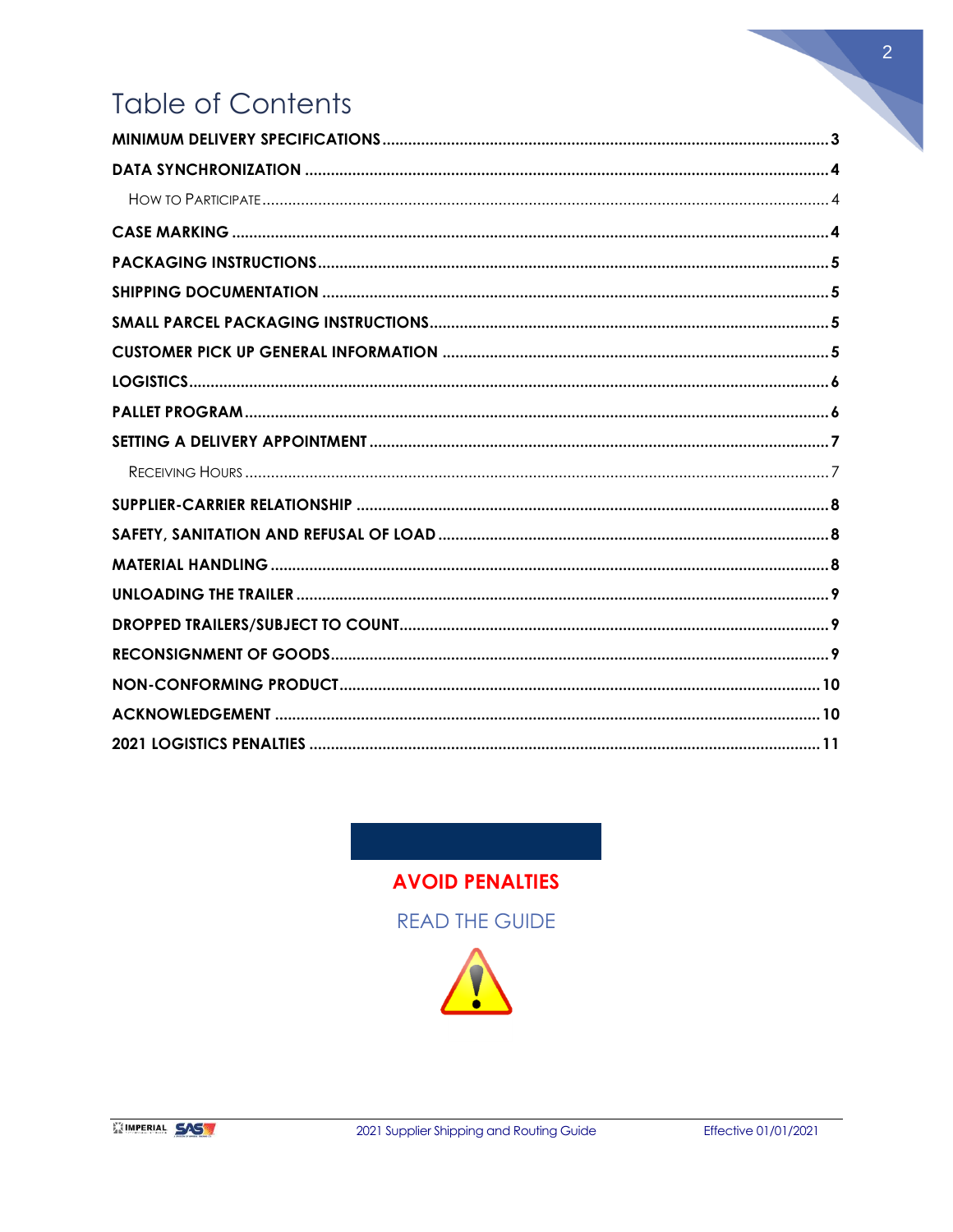*The 2021 Supplier Shipping and Routing Guide replaces all previous versions of guides from Imperial Trading or S. Abraham & Sons.*

### <span id="page-3-0"></span>Minimum Delivery Specifications

The minimum requirements for delivery are:

- 1. All Suppliers are expected to follow the Inbound Shipping requirements set forth in this document.
- 2. Our basic receiving requirements apply to all locations of Imperial Trading and S. Abraham & Sons.
- 3. All purchase orders require a delivery appointment. Appointments must be made a minimum of 48 hours in advance via email.
- 4. Carriers are required to provide a valid purchase order number when scheduling the delivery.
- 5. All cases must have a scannable and human readable case level barcode (UPC).
- 6. Every shipment must have a detailed packing slip or bill of lading with case quantity and item level detail of goods shipped. Carrier Freight Bills or Delivery Receipts do not meet this requirement.
- 7. No substitutions or alternate goods will be accepted without written approval from the Procurement Department, prior to arrival at our facility.
- 8. All deliveries must be made on grade A or B 40x48 GMA pallet. Floor loaded or slip sheet deliveries are subject to additional unloading fees.
- 9. Product must be stacked in a uniform tier and height with no overhang on pallets.
- 10. Pallets must be safe for storage and movement inside the distribution center and on our delivery trucks.

Any product not meeting these specifications is subject to additional handling and penalty charges. All handling and associated costs are the responsibility of the Supplier and will be deducted off payment.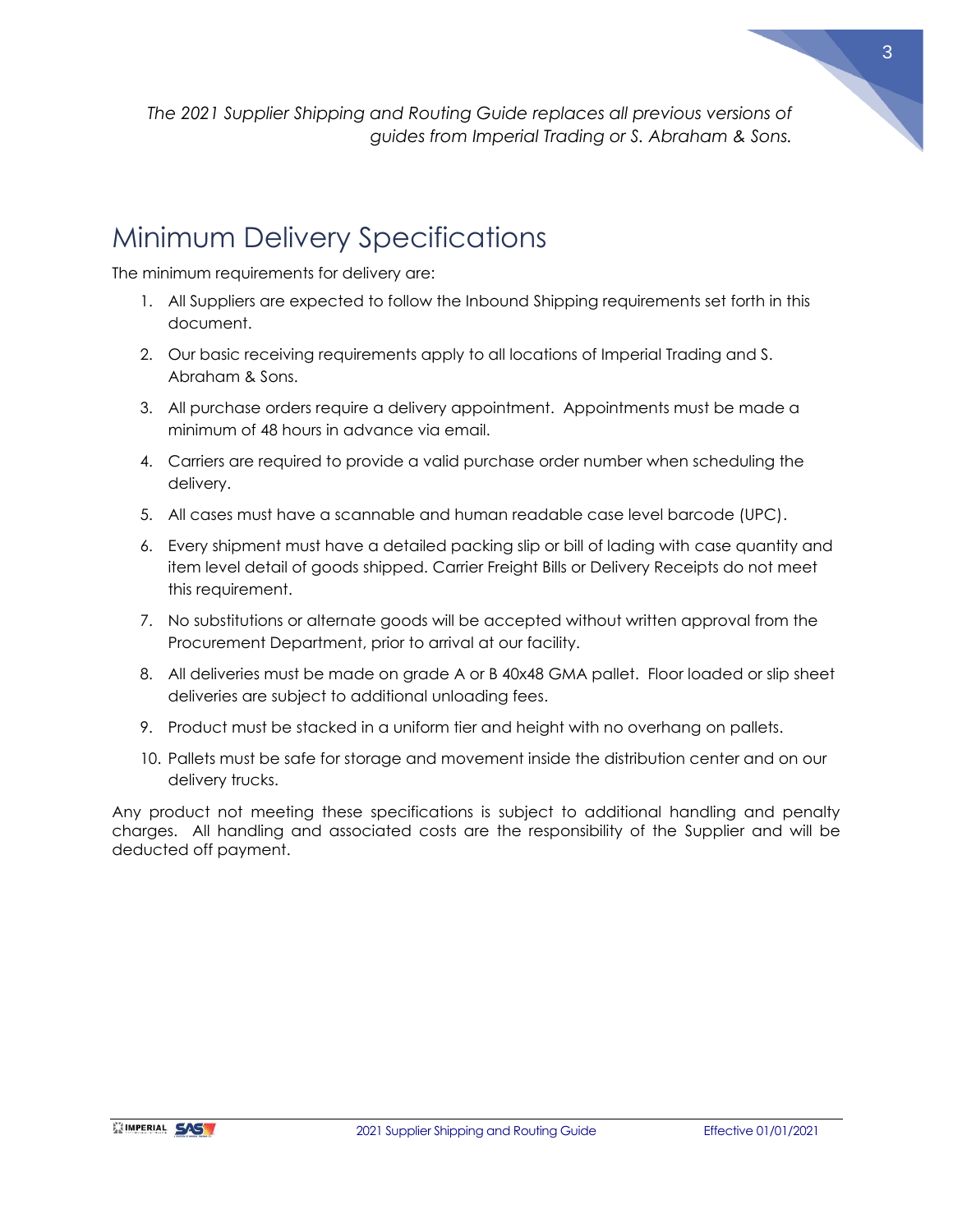

# <span id="page-4-0"></span>Data Synchronization

Imperial Trading and S. Abraham & Sons has joined the Global Data Synchronization Network (GDSN) via our partnership with 1WorldSync, our Data Pool provider.

GDSN allows Suppliers to enter trusted, standardized, item content into the network and then send that content directly to us. This process ensures quality, accurate, and up to date information on all items in our catalog and ultimately gets your products on shelves faster.

#### <span id="page-4-1"></span>How to Participate

To participate in this important initiative, we are asking Suppliers to take the following steps:

- 1. Fill out the Trading Partner Form for Imperial Trading and SAS located at <https://www.1worldsync.com/community/find-a-trading-partner/s-abraham-sons/>
- 2. Review the SAS Implementation Guide and Attribute Guide

[https://www.1worldsync.com/wp-content/uploads/Doc-SAS-Implementation-Guide-](https://www.1worldsync.com/wp-content/uploads/Doc-SAS-Implementation-Guide-November-2019.pdf)[November-2019.pdf](https://www.1worldsync.com/wp-content/uploads/Doc-SAS-Implementation-Guide-November-2019.pdf)

3. Publish your GDSN product content to the SAS Production GLN 0860000016308

If you are not currently participating in GDSN or need assistance loading your item data contact 1WorldSync at [businessdevelopment@1worldsync.com.](mailto:businessdevelopment@1worldsync.com)

For questions regarding synchronizing GDSN content with SAS, please contact [technicalsupport@1worldsync.com](mailto:technicalsupport@1worldsync.com) or call 1-866-280-4013.

# <span id="page-4-2"></span>Case Marking

#### **ENFORCEMENT BEGINS APRIL 1, 2021**

All product must have a compliant barcode on the master case, along with product code and human readable description of contents. UPC Codes must have a GS1issued Company Prefix. Failure to provide a readable and compliant bar code will result in a \$10 per case/per order deduction, with a \$100 minimum charge.

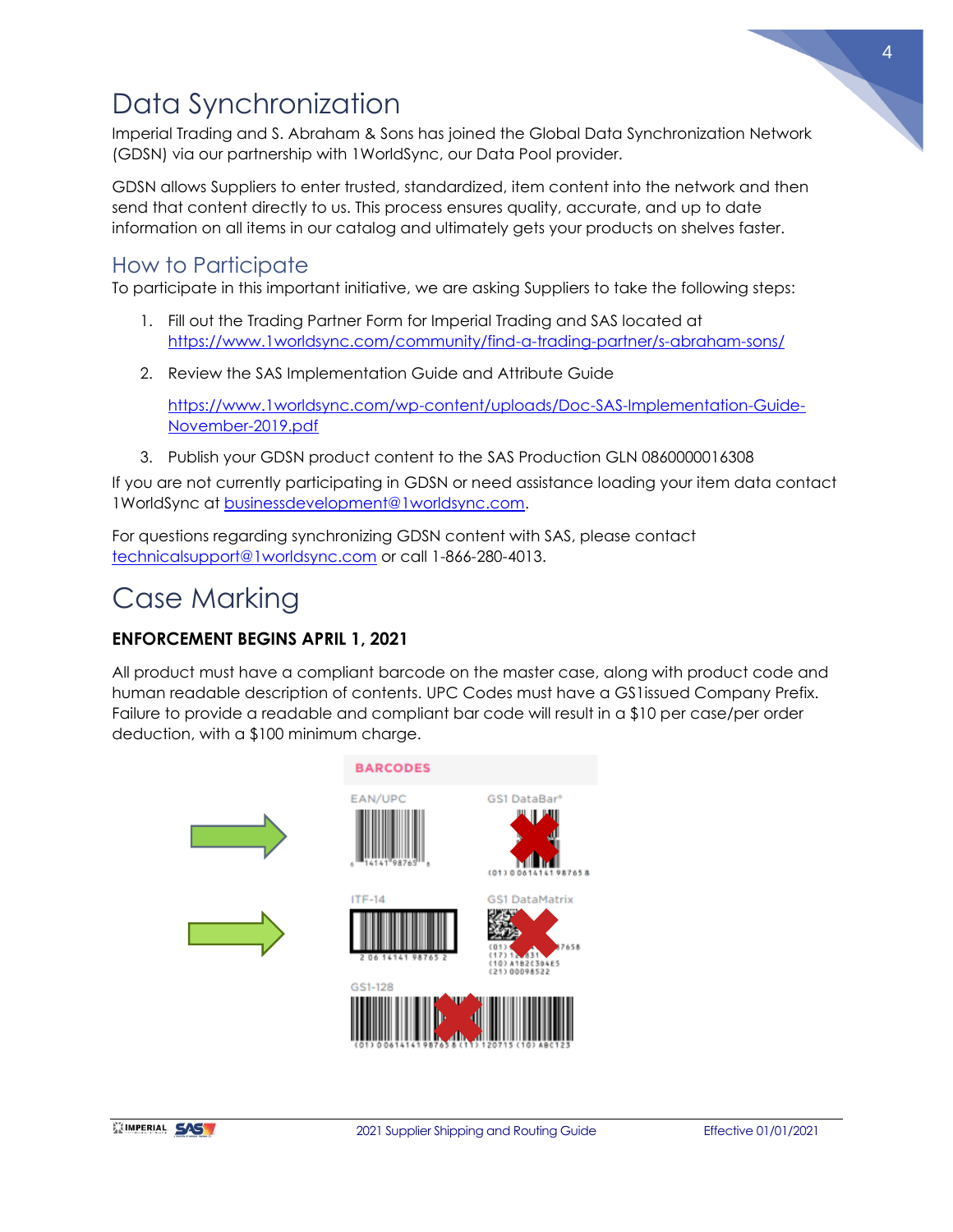

# <span id="page-5-0"></span>Packaging Instructions

- Carton Size must be the same for all product with the same UPC number.
- No pack changes will be accepted on any order without buyer approval.
- UPC numbers must match to the purchase order

# <span id="page-5-1"></span>Shipping Documentation

Every purchase order included in a shipment must be listed on the Bill of Lading (BOL). Failing to include will delay receipt and payment for the order.

Every shipment must have a packing list or bill of lading attached to an outer case. The Motor Carrier Freight Bill or Delivery Receipts do not meet this requirement. Only a Supplier created packing list or bill of lading is acceptable.



Each UPC shipped must appear on the packing slip or BOL.

When there is no BOL or packing slip affixed to a carton, the product will be received using the purchase order. When we are unable to verify what is shipped without the proper documentation, we will deduct to the purchase order or shipped totals, whichever is less.

Failure to include a Bill of Lading or Packing List will result in a \$175 noncompliance penalty fee deducted from each delivered purchase order.

Shipping Documents MUST include:

- Supplier Name and Address
- Purchase Order number or recipient name
- Ship to/Delivery address
- Product description and case count by item

### <span id="page-5-2"></span>Small Parcel Packaging Instructions

UPS is our preferred small package provider.

When shipping with UPS Package or other parcel carriers, the outer case must be clearly marked with the purchase order number. For multiple case shipments, each case must show the order quantity, i.e.: 1 of 4, 2 of 4, 3 of 4 etc.

A packing slip must be affixed to the outer carton for each purchase order in the shipment and include the purchase order number on each case.

All pre-pay and add freight charges will be deducted off invoice. All pre-pay and add orders must be sent on a freight collect basis only. Contact our Supply Chain Department at (616) 453-6358 extension 6510 for further instructions.

# <span id="page-5-3"></span>Customer Pick Up General Information

All orders placed as "Customer Pick Up" will be picked up on the date noted on the purchase order.

Orders placed as a customer pick-up and shipped contrary to our shipping instructions are subject to chargeback for all freight costs, pick-up incentives, accessorial, unloading or miscellaneous charges plus a \$250.00 penalty.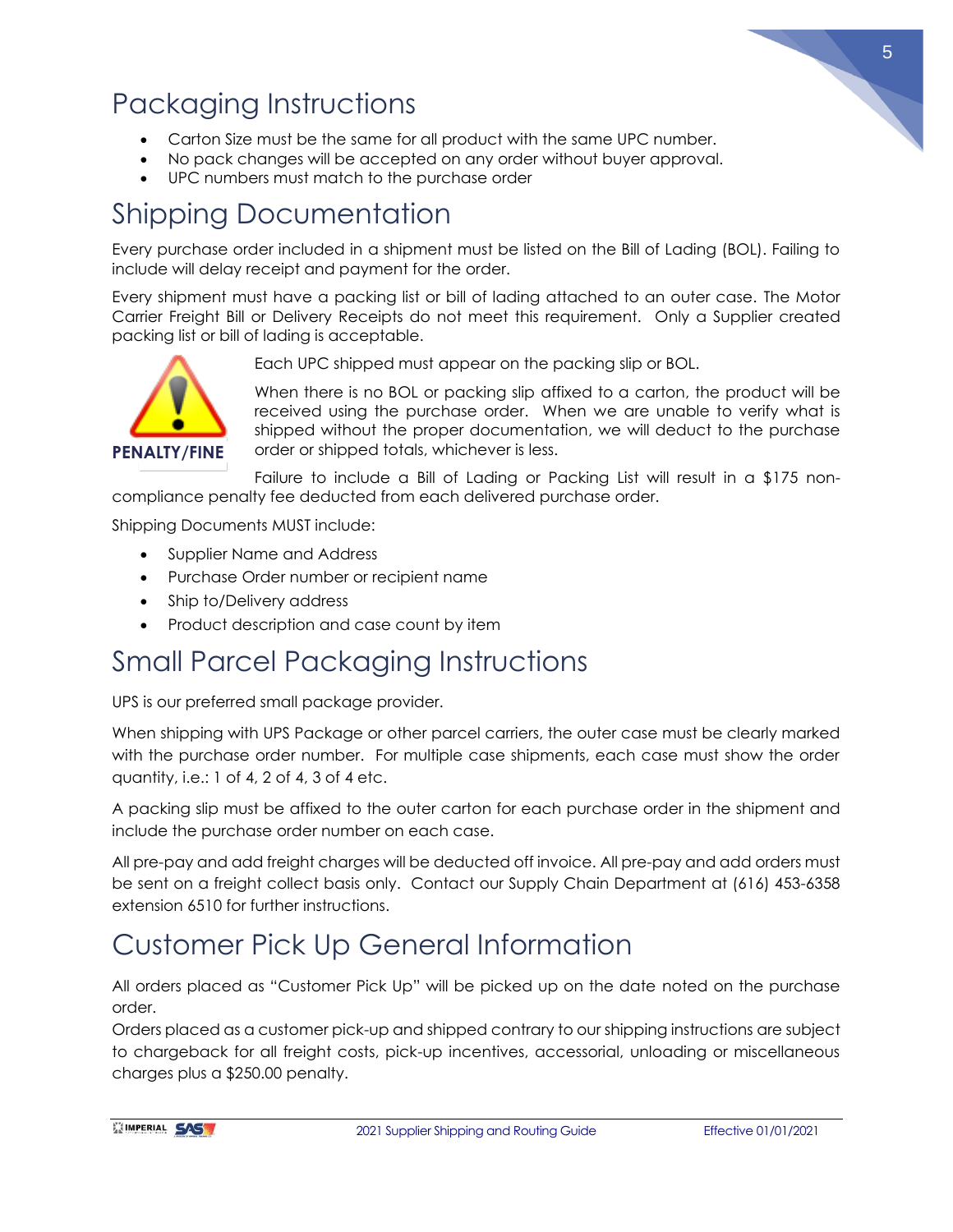### <span id="page-6-0"></span>**Logistics**

All LTL shipments must ship with our authorized LTL carriers to avoid penalties.These carriers were chosen based on operational compatibility with our distribution centers. They are familiar with our scheduling

#### **AUTHORIZED LTL CARRIERS**

OLD DOMINION FREIGHT LINES (800) 235-5569 UPS FREIGHT (800) 333-7400

procedures and receiving requirements. The wrong carrier selection can delay your shipments from 4 days to two weeks.

The Supplier is responsible for shipping orders to arrive by the due date and notifying the carrier of the pickup.

All storage, accessorial, notification, sorting, detention or miscellaneous charges assessed by an unauthorized carrier will be charged back to the Supplier with a \$250 penalty fee for failing to follow the routing instructions.

Any LTL shipment with collect or pre-pay & add freight terms must be shipped on our authorized carriers. Use of unauthorized carriers will result in chargebacks of all excess freight charges, accessorial fees and a penalty of \$250.00.

Prepaid Truckload and perishable shipments are routed by the Supplier on their choice of carrier.

### <span id="page-6-1"></span>Pallet Program

We accept pallets from pallet programs. (i.e.: IFCO, CHEP, Peco, etc) We do not participate in their programs or maintain records on their pallets. Please contact the Supply Chain Department at (616) 453-6358 extension 6543 for details.

All our facilities are set up for comparable even exchange of pallets at the time of delivery. Failure to exchange at the time of delivery will result in forfeiture by the Supplier and/or delivering carrier.

All pallets must meet the following specifications for unloading and exchange:

- Measure 48" x 40", 4-way entry hardwood construction
- Top deck must have 7 boards 5/8" to 3/4", evenly spaced with a 4" maximum spacing
- Bottom deck must have both end boards and a minimum of three centerboards, the same size as top deck boards.
- Must have 3 stringers, none split or broken
- No protruding nails
- Free of contaminates infestation, soil, or any → other material that may harm the product or its container.

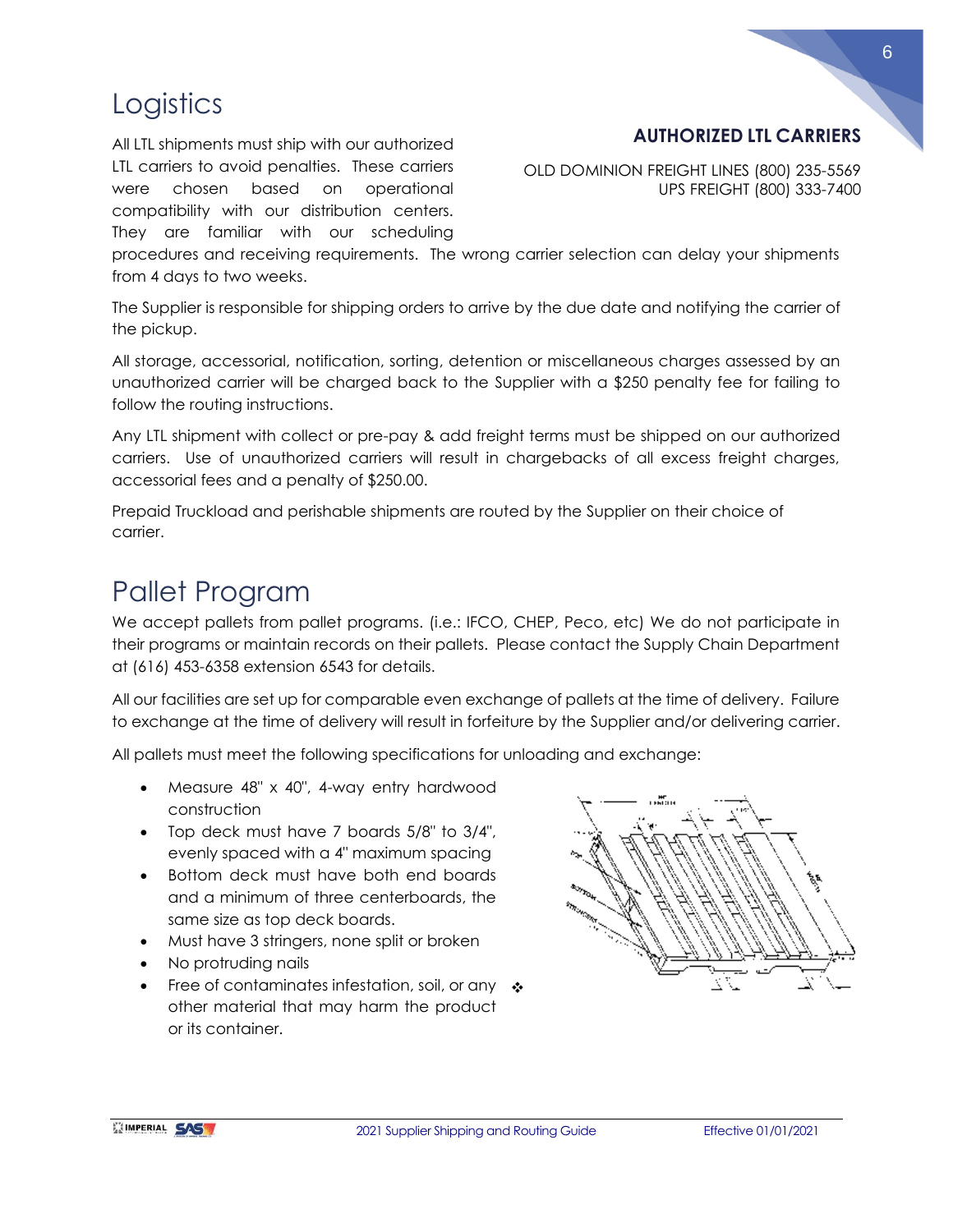

# <span id="page-7-0"></span>Setting a Delivery Appointment

All purchase orders have a due date. Product will be accepted no more than 3 days prior to the due date without the buyer's approval. We reserve the right to cancel late shipments

Delivery appointments are required for all purchase orders. UPS, FedEx Package and our authorized LTL carriers have drop trailers and do not require a delivery appointment. If shipping with an unauthorized carrier, all notification and accessorial charges are the responsibility of the shipper.

Appointments must be made a minimum of 48 hours in advance. It is recommended appointments be set as soon as possible since peak times fill quickly. Carriers may use email or call in to schedule a dock time. An active PO number is required to schedule a delivery time.

Carriers arriving without an appointment may be unloaded at our discretion. The Supplier will be charged \$250 for the first hour of unloading and \$100 for each additional hour required to complete the load. All fees associated with unloading a non-appointed delivery are the responsibility of the Supplier.

To prevent duplication of appointments, Suppliers should not call for delivery appointments unless the shipment is being transported by their private fleet.

### <span id="page-7-1"></span>Receiving Hours

The Scheduling Department phone number for all distribution centers: (616) 453-6358 ext. 6510. All distribution centers are open Monday through Friday. We do not receive on weekends.

| Walker, MI              | Appointment required for deliveries of 100 cases or more. |
|-------------------------|-----------------------------------------------------------|
| 6:00 am to 12:00 pm     | Email: GRR.Receiving@sasinc.com                           |
| Greenfield, IN          | Appointment required for deliveries of 100 cases or more. |
| 5:00 am to 11:00 am     | Email: Indy.receiving@sasinc.com                          |
| Elmwood, LA             | All deliveries require delivery appointment.              |
| 4:00 am to 9:00 am      | Email: NODCSCHED@Imperialtrading.com                      |
| <b>Bossier City, LA</b> | All deliveries require delivery appointment.              |
| 4:00 am to 9:00 am      | Email: BCDCSCHED@Imperialtrading.com                      |
| <b>New Albany, MS</b>   | All deliveries require delivery appointment.              |
| 4:00 am to 9:00 am      | Email: NADCSCHED@Imperialtrading.com                      |
| Cedartown, GA           | All deliveries require delivery appointment.              |
| 4:00 am to 9:00 am      | Email: GADCSCHED@Imperialtrading.com                      |

When a carrier is a No-Show or late by more than 30 minutes, they may be rescheduled to next available business day and time. After the  $2<sup>nd</sup>$  rescheduled appointment, a penalty of \$250 is deducted from the invoice for each purchase order in the delivery. Each subsequent rescheduled appointment is subject to a penalty fee of \$500, deducted off invoice. We reserve the right to charge back any lost sales and additional expenses that result from rescheduling the carrier.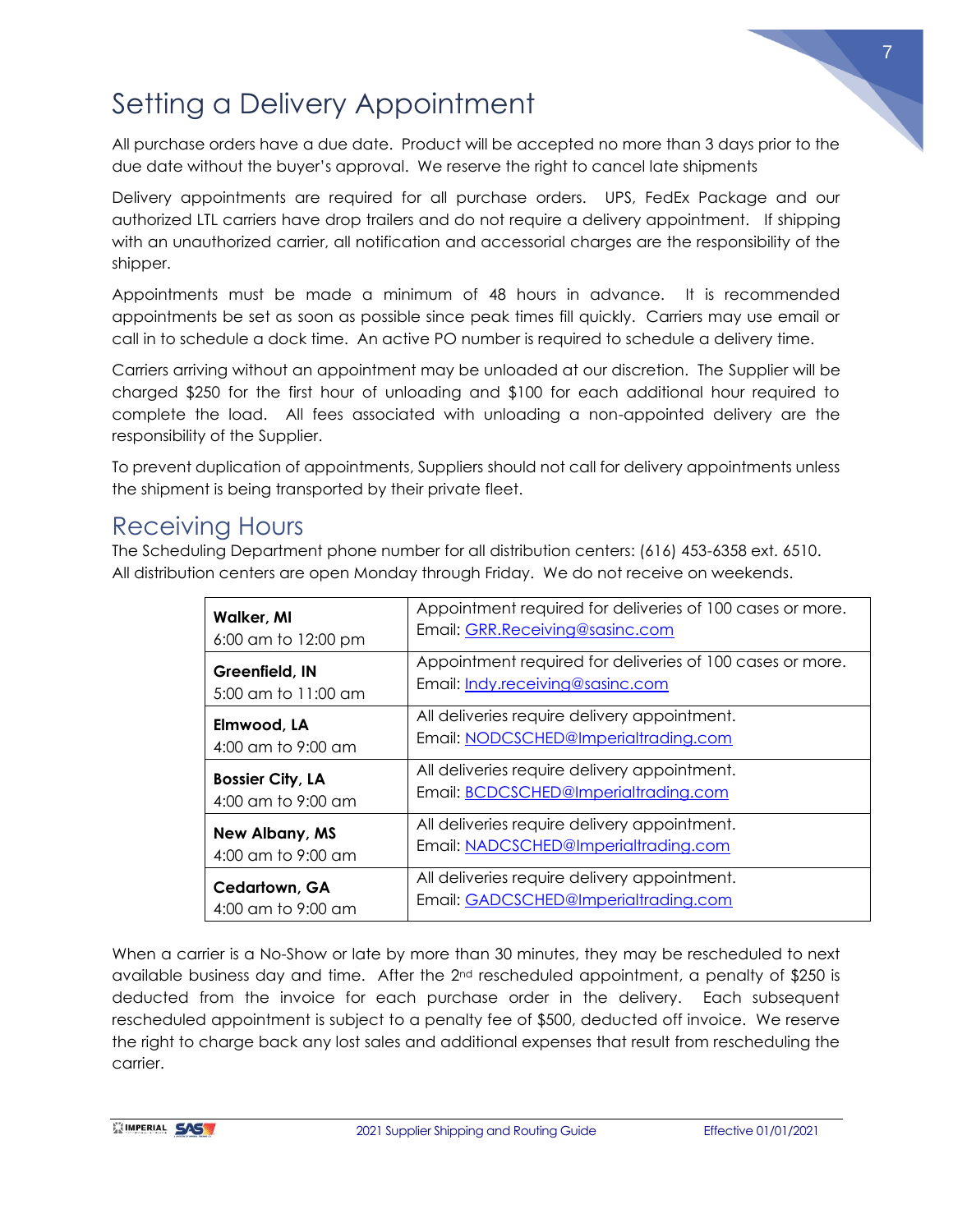

# <span id="page-8-0"></span>Supplier-Carrier Relationship

For the purpose of delivery and receiving, all Supplier hired carriers are agents and representatives of the Supplier. Drivers and co-drivers are considered employees of the trucking company and representatives of the Supplier. We assume no liability for employees or representatives of manufacturers, Suppliers, carriers or temporary service employees, etc. on the premise for any purpose. Carriers or drivers damaging our property will be asked to leave the premise. All repair costs will be charged to the Supplier.

# <span id="page-8-1"></span>Safety, Sanitation and Refusal of Load

As a food grade distribution facility, we reserve the right to refuse any trailer and/or products when safety and/or sanitation issues are recognized.

All trailers must be mechanically and structurally sound. The trailer must support our material handling equipment safely and provide efficient access to the trailer. Walls and floors must be in good condition, free of holes, debris and/or no protruding objects from walls and floors (e.g., nails, boards, load bars, stretch wrap.) Drivers will be required to remove these barriers prior to unloading of the trailer.

Leaking or visible holes in the roof and sidewalls will result in the trailer being refused. There may not be evidence of water damage. Product appearing to be exposed to moisture or atmospheric contaminants will be rejected.

We reserve the right to refuse any trailer when there are questions on the handling of goods and potential for cross contamination. Any fees or penalties associated with the rejection of a trailer for safety or sanitation issues is the responsibility of the Supplier.

Additional fees are the responsibility of the Supplier.

# <span id="page-8-2"></span>Material Handling

All product must be segregated by purchase order and UPC. Multiple purchase orders shipped on the same truck must be separated and cannot be combined or mixed across the load. Mixing freight will result in a handling penalty of \$1 per case, with a minimum charge of \$100 per purchase order.

In the normal course of receiving we do not move product to gain access to ours. Under no circumstance will we remove or allow perishable products consigned to another receiver on our dock.

In extenuating circumstances, we will work with a carrier to move pallets of ambient goods which do not pose a risk to our staff or dock in order to gain access to our freight. At no time in this process are we responsible for goods consigned to other receivers. All liability including loss, damage, shortage, etc. is the responsibility of the carrier.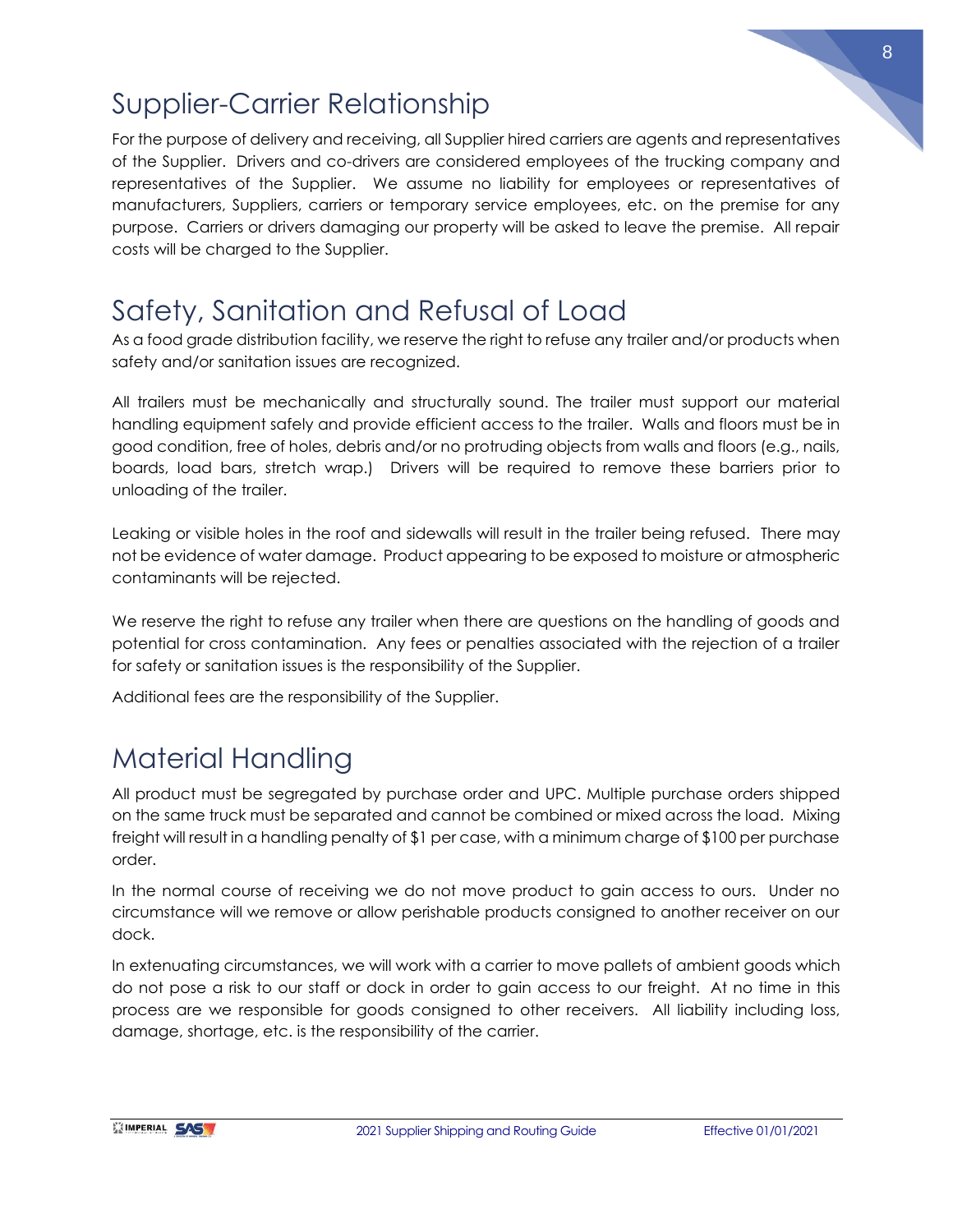A \$50 per pallet fee will be charged for each pallet unloaded or moved on the trailer, with payment due at unload. In the event the carrier fails to submit payment, all charges will be deducted off the corresponding Supplier invoice.

# <span id="page-9-0"></span>Unloading the Trailer

Drivers are to remain on the dock, with the freight at all times. Drivers may use the restrooms when authorized by a receiving staff member. Failure to remain in designated areas will result in removal from the property.

We receive by UPC number. Each UPC must be identified and palletized to the ti/hi specified by the receiver. Pallets cannot contain more than one UPC per handling unit.

We are a "Driver Unload" facility.

It is the carrier's responsibility to secure unloading services if they are not planning to unload. Drivers refusing to deliver according to our specifications will be rescheduled. Additional fees from rescheduling are the responsibility of the Supplier.

Each DC has pre-screened unloading partners for hire. Drivers may not hire unscreened unloading services.

The Supplier is responsible for non-payment, short payment or any financial arrangements made between the unloading services and their driver.

Suppliers and drivers are required to adhere to all applicable, federal, state, local and company laws and regulations while on our property. Failure to do so will result in removal and prohibition from the facility.

# <span id="page-9-1"></span>Dropped Trailers/Subject to Count

We have drop trailer options and unloading agreements to make the receiving process easier for Suppliers and their carriers. If you are interested in participating in the drop trailer or a Fast Track unloading, contact our Supply Chain Manager at (616) 453-6358 extension 6543.

# <span id="page-9-2"></span>Reconsignment of Goods

Ambient purchase orders arriving at the wrong distribution center will be reconsigned to the correct center. All reconsignments are shipped via our carriers, with full freight charges billed back against the Supplier. Reconsigned orders will be subject to a minimum penalty of \$250 and full freight charges.

All temperature sensitive products shipped to the wrong destination will be refused.

Any shortage, damage or wrong goods will be deducted without recourse on us.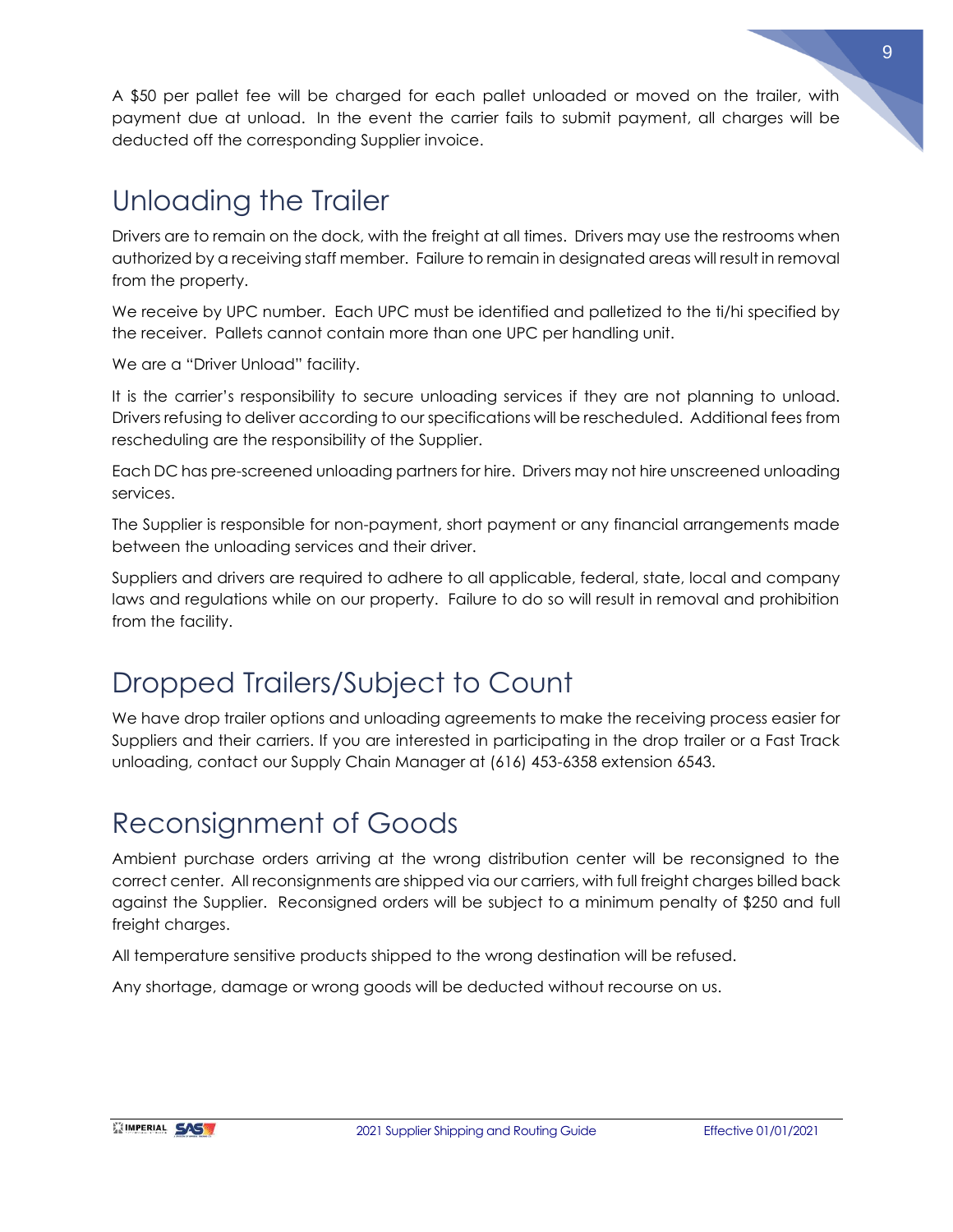

## <span id="page-10-0"></span>Non-conforming Product

Non-conforming product is defined as items shipped but not appearing on our purchase order or being unsaleable. This includes overages, picking errors, damages or item substitutions. In the event product arrives at a distribution center and does not appear on our purchase order or is unsaleable, it will be refused to the carrier.

Our distribution centers are authorized to receive only the product contracted for on the purchase order. Any deviation in size or excess over the purchase order will be refused to the carrier.

When there is a signed unloading agreement, non-conforming product will be held at the distribution center and a notice of a non-conforming shipment sent via email to the Supplier. The Supplier has fifteen days from the date of notice to provide disposition. After 15 days, the goods are considered abandoned and title to the goods forfeited by the Supplier. All charges associated with disposal, destruction and/or return are the responsibility of the Supplier.

Each UPC shipped incorrectly to our purchase order will be charged a \$75 penalty regardless of receipt. Goods damaged in transit are not subject to penalty.

We have no legal obligation to accept any quantity, type, or style of goods beyond the quantity and description stated on our purchase order.

We are not responsible for reporting discrepancies to the Supplier on goods sold FOB Destination. The Supplier hired carrier is responsible for communicating with the Supplier on all discrepancies. We have no responsibility in the claim process between the carrier and Supplier.

Suppliers requesting notice of non-conforming product will be charged \$250 per purchase order for reporting of over, short, damaged or wrong goods.

### <span id="page-10-1"></span>Acknowledgement

The 2021 Supplier Shipping and Routing Guide is provided in electronic format to the designated brokers and sales contacts. It is also provided upon request. Suppliers may distribute the guide to their internal departments as they deem appropriate.

Any shipment to Imperial Trading or S. Abraham & Sons constitutes an acceptance of the written terms and conditions contained in the 2021 Supplier Shipping and Routing Guide, regardless of any conflicting term or condition from the Supplier unless mutually agreed upon in writing by both companies.



*Supply Chain Department Contact [SUPPLYCHAIN@IMPERIALTRADING.COM](mailto:SUPPLYCHAIN@IMPERIALTRADING.COM) Jan Choroszucha, Supply Chain Manager (616) 453-6358 extension 6543 [JAN.CHOROSZUCHA@SASINC.COM](mailto:JAN.CHOROSZUCHA@SASINC.COM)*